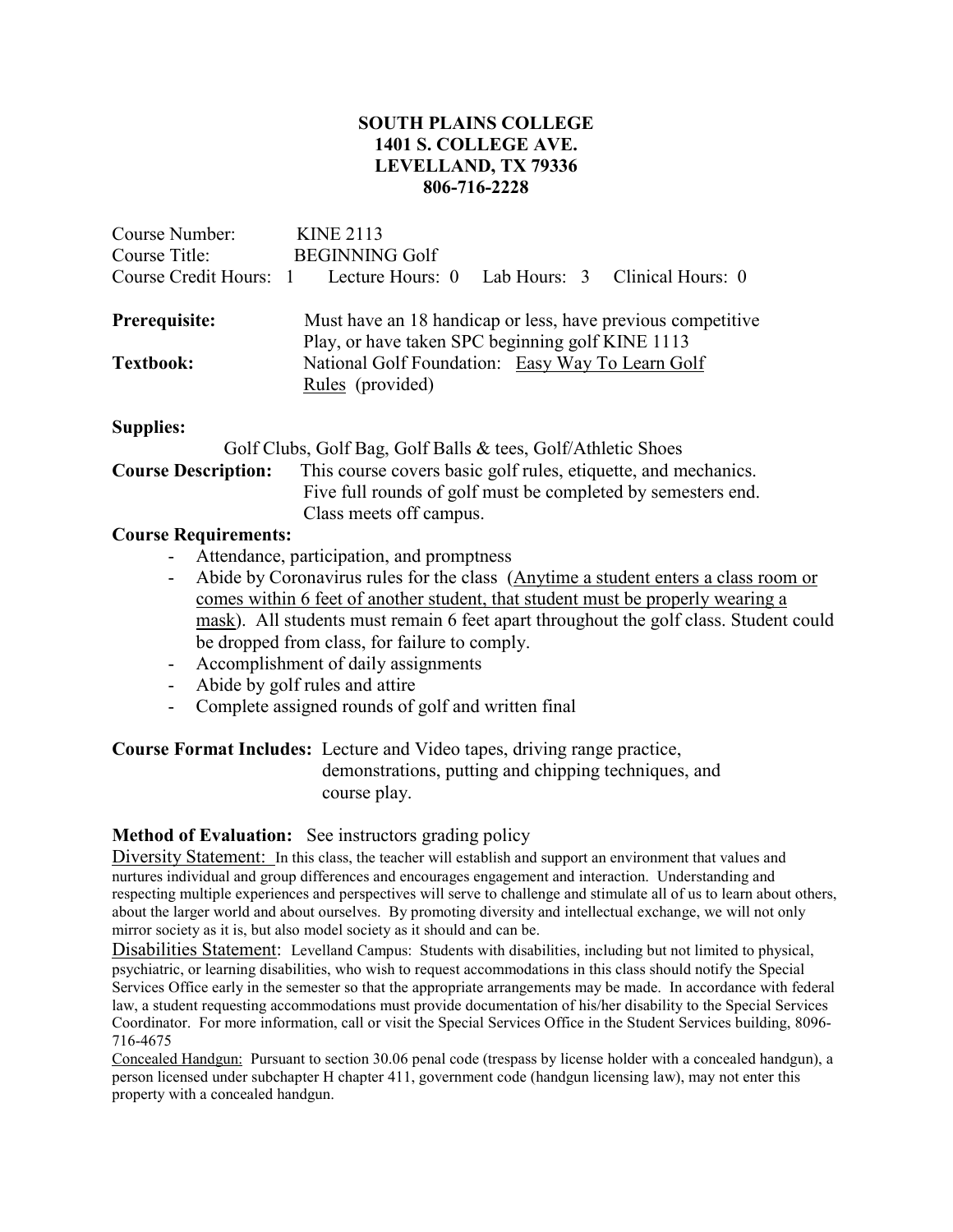#### BEGINNING GOLF KINE 1113. INSTRUCTOR SYLLABUS

Instructor: Mike Harrison Office: SPC Natatorium Phone: (806)716-2228 E-mail: [mharrison@southplainscollege.edu](mailto:mharrison@southplainscollege.edu)

# METHOD OF EVALUATION:

- Attendance and Participation 70 %
	- a. First absence deducts 4 points from this grade. Each additional absence deducts 8 points from this grade.
	- b. Each tardy deducts 1-8 points from this grade.
	- c. 1 &  $\frac{1}{2}$  hour late is a 6 point deduction.
	- d. 2 excused absences may be made up. For an absence to be considered excused, the instructor must be told the reason for the absence by the following class period. A student will be dropped on their  $3<sup>rd</sup>$  unexcused absence. A student who has two consecutive unexcused absences or 2 unexcused absences in the first 30 days, (4 weeks), will also be dropped.
	- e. Students must play additional golf or attend another class of Mike Harrison's to make up a class. If they play 9 holes to make up a class, this will not count as a 9 hole round for their course play. Last day to make up classes is
	- f. 1-8 points deducted for corona virus "class rules", violation.
	- g. A tardy may not be made up. Tell the instructor of any reason for an excused tardy. If a student's tardies are a -5 or greater, then the student will be required to take the final.
- Golf course play and etiquette 10%
	- a. This grade is determined by the students etiquette and golf play concepts both during class and outside of class. \*\*\*
	- b. Students play of  $5 9$  hole rounds of golf.
		- Score cards signed and dated on days of play.
		- -20 cards not dated, -20 cards not containing time of play, -40 cards not signed by club attendant or instructor, -10 card not filled out properly, -10 card not turned in within one week of play
		- Cards with no First and Last name will not receive any credit.
		- All score cards turned in by
- Class Etiquette Test 10%

 Etiquette will be discussed the first day of class and a test will be given over all information learned.

 $Final\ Exam - 10\%$  **DATE OF FINAL**  Anyone who has fewer than -5 points on their attendance grade, has received a score of 100 on all score cards, and received at least a 70 on their report, is exempt from the final.

#### **LAST DAY TO DROP:**

**SCHOOL CLOSURE: If SPC moves all classes to "on-line", then students will have to either get a "Map my walk" app, play golf on their own, or both, to finish this class.** This will be explained in class.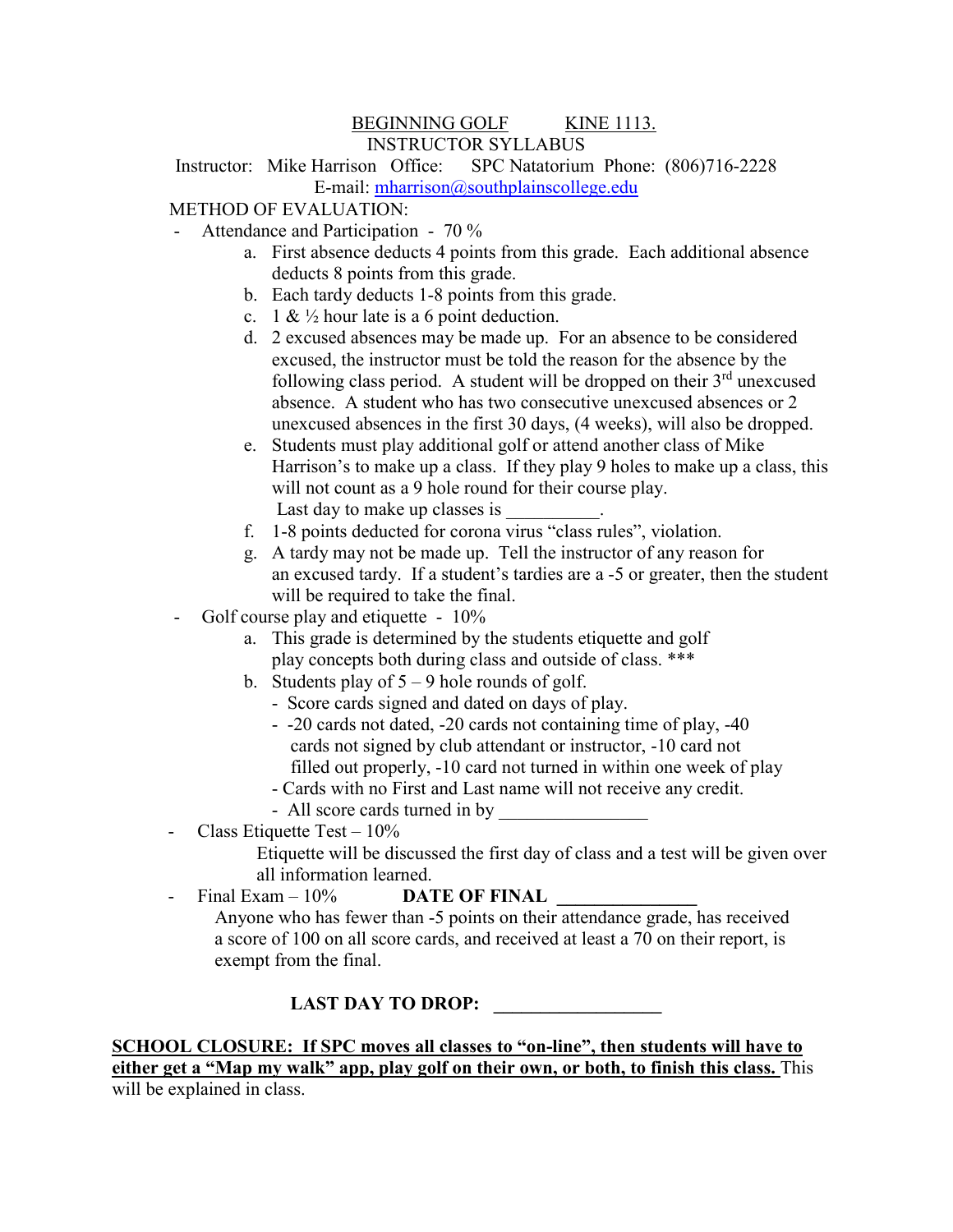## **SOUTH PLAINS COLLEGE 1401 S. COLLEGE AVE. LEVELLAND, TX 79336 806-716-2228**

| Course Number:                | <b>KINE 1113</b>                                                                                                                                          |  |  |
|-------------------------------|-----------------------------------------------------------------------------------------------------------------------------------------------------------|--|--|
| Course Title:                 | <b>BEGINNING Golf</b>                                                                                                                                     |  |  |
| <b>Course Credit Hours: 1</b> | Lecture Hours: 0 Lab Hours: 3 Clinical Hours: 0                                                                                                           |  |  |
| Prerequisite:                 | Must have an 18 handicap or less, have previous competitive<br>Play, or have taken SPC beginning golf PHED 1113                                           |  |  |
| <b>Textbook:</b>              | National Golf Foundation: Easy Way To Learn Golf<br>Rules (provided)                                                                                      |  |  |
| <b>Supplies:</b>              | Golf Clubs, Golf Bag, Golf Balls & tees, Golf/Athletic Shoes                                                                                              |  |  |
| <b>Course Description:</b>    | This course covers basic golf rules, etiquette, and mechanics.<br>Five full rounds of golf must be completed by semesters end.<br>Class meets off campus. |  |  |

#### **Course Requirements:**

- Attendance, participation, and promptness
- Abide by Coronavirus rules for the class (Anytime a student enters a class room or comes within 6 feet of another student, that student must be properly wearing a mask). Student could be dropped from class, for failure to comply.
- Accomplishment of daily assignments
- Abide by golf rules and attire
- Complete assigned rounds of golf and written final

**Course Format Includes:** Lecture and Video tapes, driving range practice,

 demonstrations, putting and chipping techniques, and course play.

## **Cornavirus absences must be relayed through DeEtte Edens, (SPC nurse) Cornavirus rules for class. All students must remain 6 feet apart throughout class.**

**Method of Evaluation:** See instructors grading policy

Diversity Statement: In this class, the teacher will establish and support an environment that values and nurtures individual and group differences and encourages engagement and interaction. Understanding and respecting multiple experiences and perspectives will serve to challenge and stimulate all of us to learn about others, about the larger world and about ourselves. By promoting diversity and intellectual exchange, we will not only mirror society as it is, but also model society as it should and can be.

Disabilities Statement: Levelland Campus: Students with disabilities, including but not limited to physical, psychiatric, or learning disabilities, who wish to request accommodations in this class should notify the Special Services Office early in the semester so that the appropriate arrangements may be made. In accordance with federal law, a student requesting accommodations must provide documentation of his/her disability to the Special Services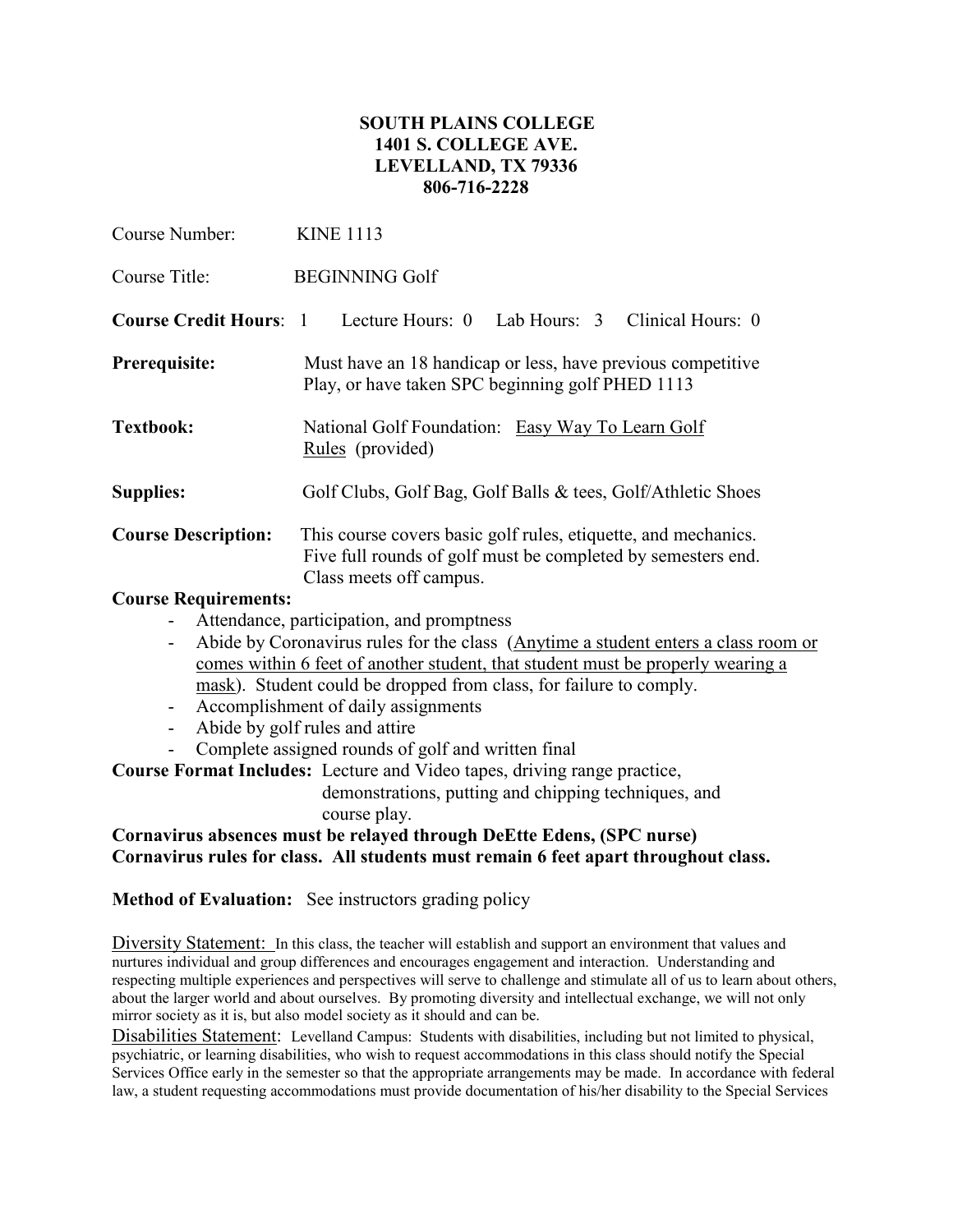Coordinator. For more information, call or visit the Special Services Office in the Student Services building, 8096- 716-4675

Pursuant to section 30.06 penal code (trespass by license holder with a concealed handgun), a person licensed under subchapter H chapter 411, government code (handgun licensing law), may not enter this property with a concealed handgun. AVANCED GOLF KINE 2113

|    | <b>EXPECTED LEARNING OUTCOMES</b>                                                                                                                                                             | <b>EVALUATION</b>                                  |
|----|-----------------------------------------------------------------------------------------------------------------------------------------------------------------------------------------------|----------------------------------------------------|
|    | 1. Student will demonstrate knowledge of, and<br>performance of, proper grip, stance, and posture<br>when addressing the golf ball.                                                           | Daily participation $\&$<br>Instructor observation |
|    | 2. Student will apply knowledge gained for the<br>total use of various clubs.                                                                                                                 | Daily participation                                |
|    | 3. Student will demonstrate and execute pre-shot<br>routine, putting, chip and run shots, and various<br>golf swings (quarter, half, and three-quarter swing)<br>needed for the game of golf. | Daily participation                                |
| 4. | Report on golf skill that the student wants to improve.                                                                                                                                       | Research articles                                  |
|    | 5. Student will be able to apply the knowledge gained<br>in class to safely play a game of golf, which<br>includes proper use of rules, proper scoring, and<br>total play.                    | Score cards and<br>Final Exam                      |
|    | 6. Students will develop an interest in golf through<br>attending and participating regularly in class.                                                                                       | Daily observation<br>Daily Participation           |

## PHED 2113 ADVANCED GOLF WEEKLY SCHEDULE

#### WEEK 1

- 1. Explanation of Class (Equipment needed, Experience needed, Learning outcomes, Grading policy, etc.).
- 2. Review grip, stance, and swing, and observe class abilities.

#### WEEK 2

- 1. Watch the video on "The 8 Step Golf Swing".
- 2. Continue to review swings and practice.

#### WEEK 3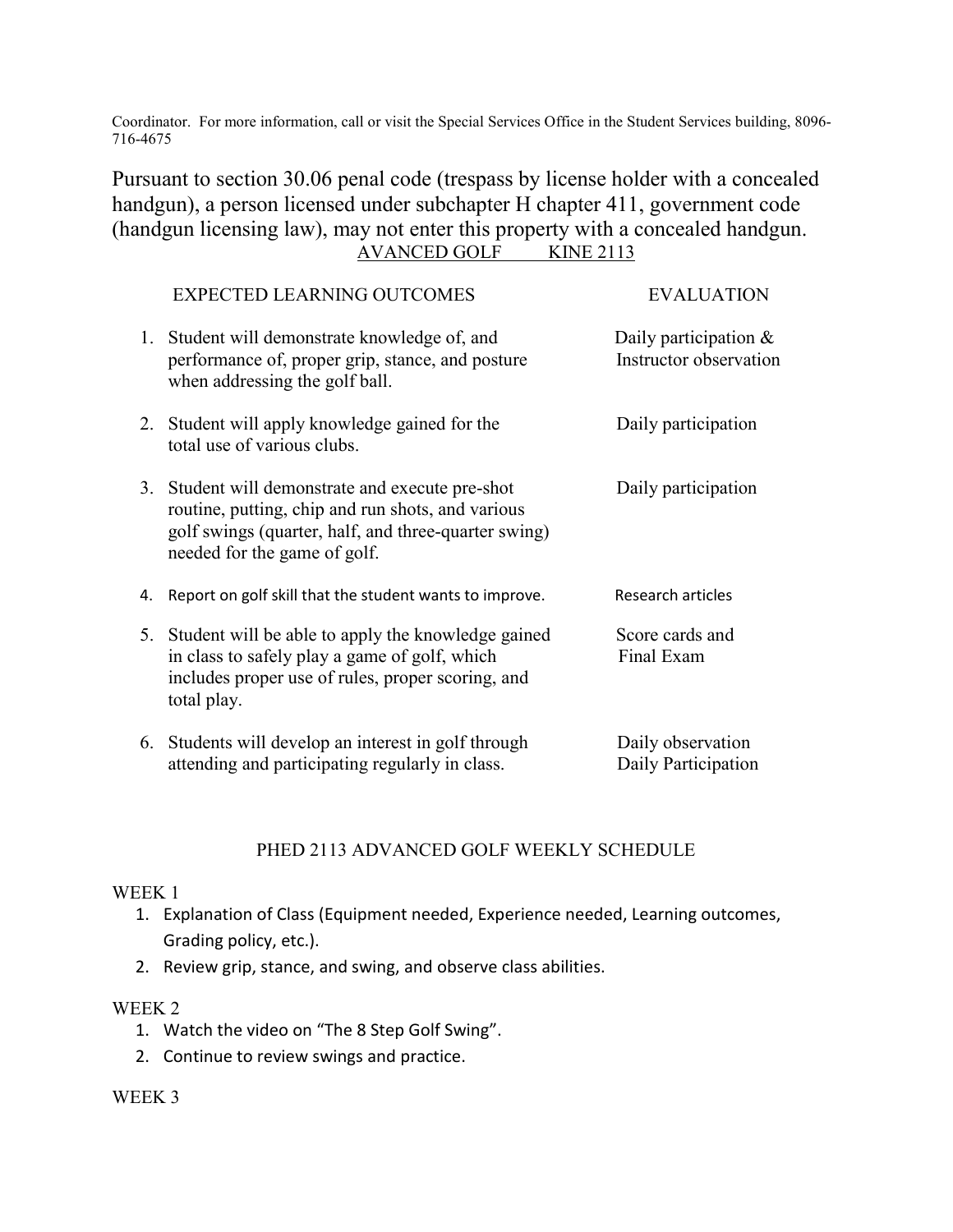- 1. Continue watching the video on "The 8 Step Golf Swing".
- 2. Continue to practice on problem areas.

## WEEK 4

- 1. Practice putting and begin golf course play
- 2. Warm up and finish first nine hole round of golf.

# WEEK 5

- 1. Show the video, "On The Green Putting Skills and Techniques"
- 2. Practice on the putting green.
- 3. Play 4-5 holes of golf

## WEEK 6

- 1. Show the video "Pitching and Chipping Essentials"
- 2. Practice pitching and chipping

## WEEK 7

- 1. Begin student research papers. Students will explain to the class what they learned from their research.
- 2. After each research paper explanation, allow students to practice what was taught.

# WEEK 8

- 1. Continue research topics and practice.
- 2. Give each student a golf rules book.
- 3. Show the video, "The Rules of Golf".

## WEEK 9

- 1. Divide students into teams according to their abilities.
- 2. Play a golf scramble.

## WEEK 10

- 1. Practice on driving range using irons only.
- 2. Play a round of golf using irons only.

# WEEK 11

- 1. Watch the video, "Strategies and Strokes For Better Bunker Play".
- 2. Practice hitting out of sand traps.
- 3. Play 4-5 holes of golf

## WEEK 12

- 1. Warm up on the driving range and practice putting on the putting green.
- 2. Play a 9 hole round of golf.